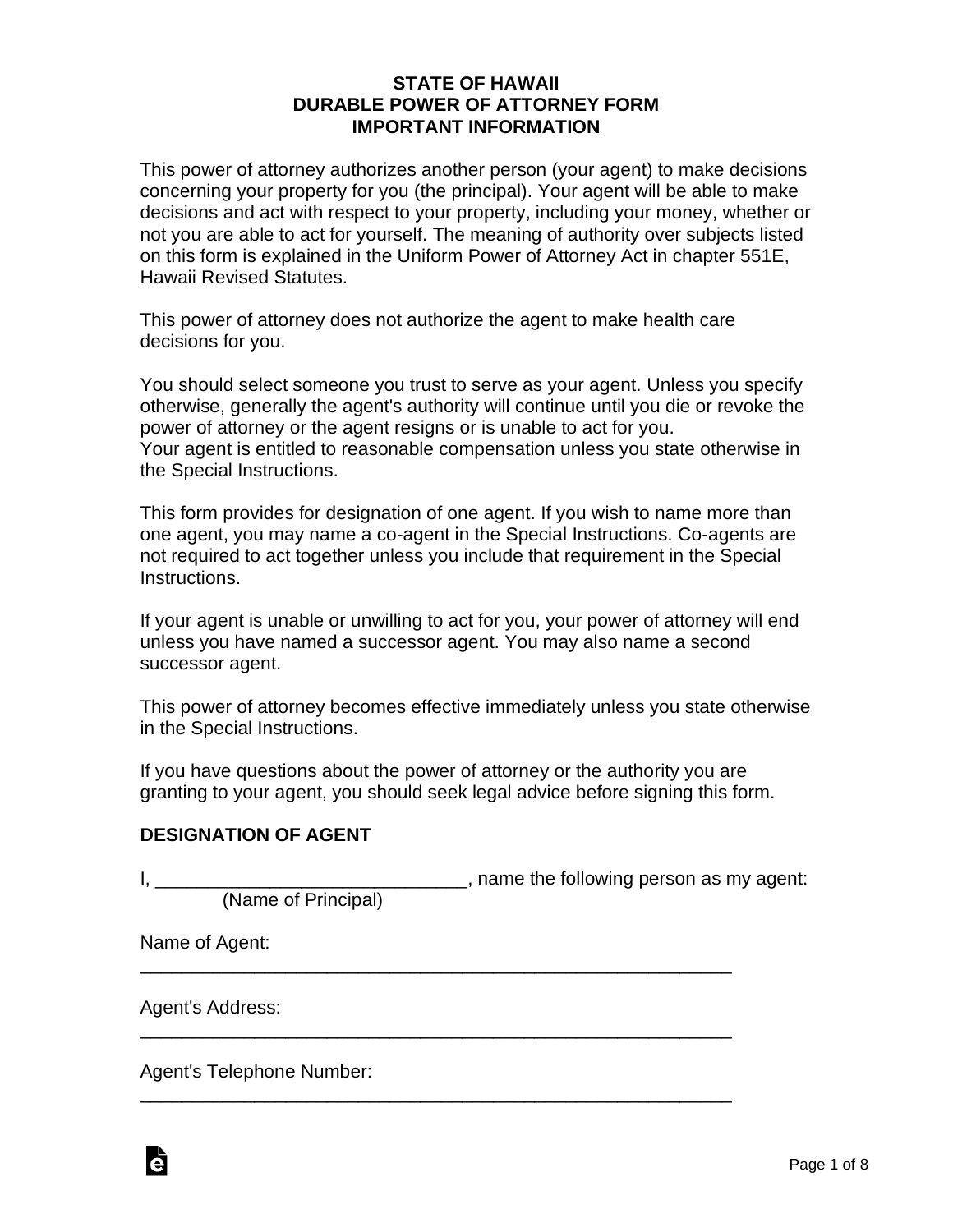# **DESIGNATION OF SUCCESSOR AGENT(S)** (OPTIONAL)

If my agent is unable or unwilling to act for me, I name as my successor agent:

\_\_\_\_\_\_\_\_\_\_\_\_\_\_\_\_\_\_\_\_\_\_\_\_\_\_\_\_\_\_\_\_\_\_\_\_\_\_\_\_\_\_\_\_\_\_\_\_\_\_\_\_\_\_\_\_\_

\_\_\_\_\_\_\_\_\_\_\_\_\_\_\_\_\_\_\_\_\_\_\_\_\_\_\_\_\_\_\_\_\_\_\_\_\_\_\_\_\_\_\_\_\_\_\_\_\_\_\_\_\_\_\_\_\_

\_\_\_\_\_\_\_\_\_\_\_\_\_\_\_\_\_\_\_\_\_\_\_\_\_\_\_\_\_\_\_\_\_\_\_\_\_\_\_\_\_\_\_\_\_\_\_\_\_\_\_\_\_\_\_\_\_

\_\_\_\_\_\_\_\_\_\_\_\_\_\_\_\_\_\_\_\_\_\_\_\_\_\_\_\_\_\_\_\_\_\_\_\_\_\_\_\_\_\_\_\_\_\_\_\_\_\_\_\_\_\_\_\_\_

\_\_\_\_\_\_\_\_\_\_\_\_\_\_\_\_\_\_\_\_\_\_\_\_\_\_\_\_\_\_\_\_\_\_\_\_\_\_\_\_\_\_\_\_\_\_\_\_\_\_\_\_\_\_\_\_\_

\_\_\_\_\_\_\_\_\_\_\_\_\_\_\_\_\_\_\_\_\_\_\_\_\_\_\_\_\_\_\_\_\_\_\_\_\_\_\_\_\_\_\_\_\_\_\_\_\_\_\_\_\_\_\_\_\_

Name of Successor Agent:

Successor Agent's Address:

Successor Agent's Telephone Number:

If my successor agent is unable or unwilling to act for me, I name as my second successor agent:

Name of Second Successor Agent:

Second Successor Agent's Address:

Second Successor Agent's Telephone Number:

## **GRANT OF GENERAL AUTHORITY**

I grant my agent and any successor agent general authority to act for me with respect to the following subjects as defined in the Uniform Power of Attorney Act in chapter 551E, Hawaii Revised Statutes.

(INITIAL each subject you want to include in the agent's general authority. If you wish to grant general authority over all of the subjects you may initial "All Preceding Subjects" instead of initialing each subject.)

- (\_\_\_\_\_) Real Property
- (\_\_\_\_\_) Tangible Personal Property
- (\_\_\_\_\_) Stocks and Bonds
- (\_\_\_\_\_) Commodities and Options
- (\_\_\_\_\_) Banks and Other Financial Institutions
- (\_\_\_\_\_) Operation of Entity or Business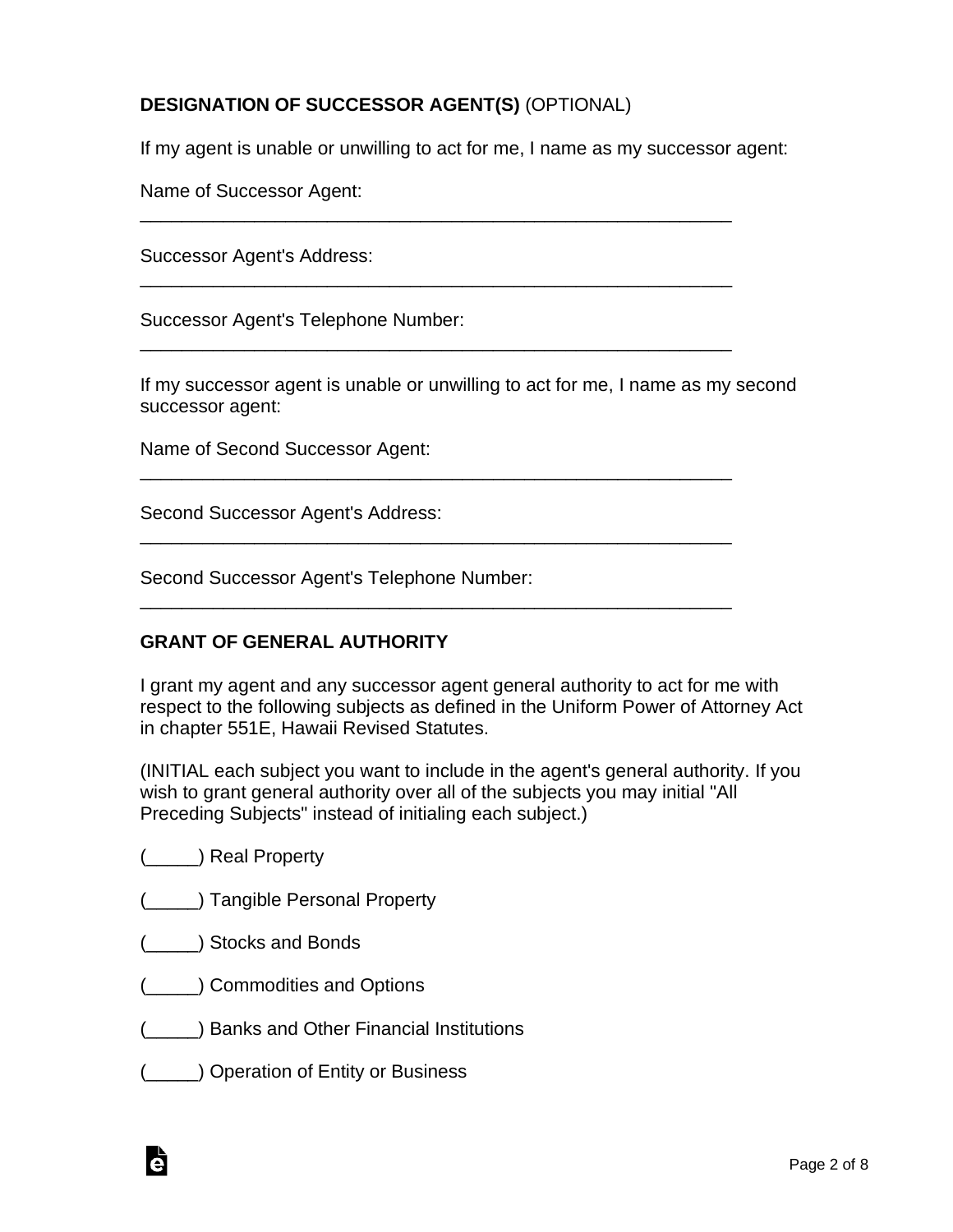(\_\_\_\_\_) Insurance and Annuities

(\_\_\_\_\_) Estates, Trusts, and Other Beneficial Interests

(\_\_\_\_\_) Claims and Litigation

(\_\_\_\_\_) Personal and Family Maintenance

- (\_\_\_\_\_) Benefits from Governmental Programs or Civil or Military Service
- (\_\_\_\_\_) Retirement Plans

(\_\_\_\_\_) Taxes

(\_\_\_\_\_) All Preceding Subjects

# **GRANT OF SPECIFIC AUTHORITY** (OPTIONAL)

My agent MAY NOT do any of the following specific acts for me UNLESS I have INITIALED the specific authority listed below:

(CAUTION: Granting any of the following will give your agent the authority to take actions that could significantly reduce your property or change how your property is distributed at your death. INITIAL ONLY the specific authority you WANT to give your agent.)

(\_\_\_\_\_) Create, amend, revoke, or terminate an inter vivos trust

| (____) Make a gift, subject to the limitations of the Uniform Power of Attorney |
|---------------------------------------------------------------------------------|
| Act under section 551E-47, Hawaii Revised Statutes, and any special             |
| instructions in this power of attorney                                          |

(\_\_\_\_\_) Create or change rights of survivorship

(\_\_\_\_\_) Create or change a beneficiary designation

(\_\_\_\_\_) Authorize another person to exercise the authority granted under this power of attorney

(\_\_\_\_\_) Waive the principal's right to be a beneficiary of a joint and survivor annuity, including a survivor benefit under a retirement plan

(\_\_\_\_\_) Exercise fiduciary powers that the principal has authority to delegate

# **LIMITATION ON AGENT'S AUTHORITY**

An agent that is not my ancestor, spouse, or descendant MAY NOT use my property to benefit the agent or a person to whom the agent owes an obligation of support unless I have included that authority in the Special Instructions.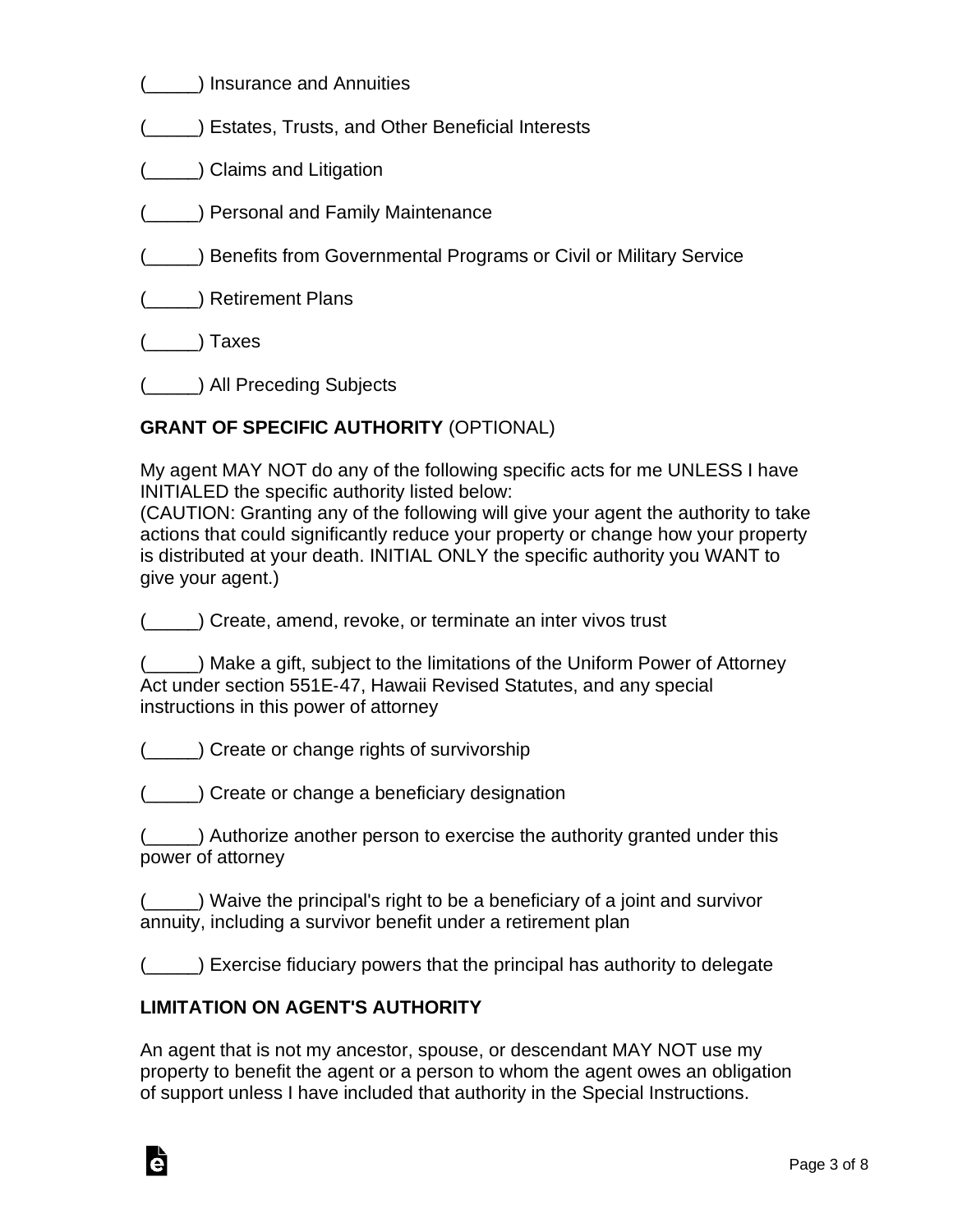# **SPECIAL INSTRUCTIONS** (OPTIONAL)

You may give special instructions on the following lines:

\_\_\_\_\_\_\_\_\_\_\_\_\_\_\_\_\_\_\_\_\_\_\_\_\_\_\_\_\_\_\_\_\_\_\_\_\_\_\_\_\_\_\_\_\_\_\_\_\_\_\_\_\_\_\_\_\_ \_\_\_\_\_\_\_\_\_\_\_\_\_\_\_\_\_\_\_\_\_\_\_\_\_\_\_\_\_\_\_\_\_\_\_\_\_\_\_\_\_\_\_\_\_\_\_\_\_\_\_\_\_\_\_\_\_ \_\_\_\_\_\_\_\_\_\_\_\_\_\_\_\_\_\_\_\_\_\_\_\_\_\_\_\_\_\_\_\_\_\_\_\_\_\_\_\_\_\_\_\_\_\_\_\_\_\_\_\_\_\_\_\_\_ \_\_\_\_\_\_\_\_\_\_\_\_\_\_\_\_\_\_\_\_\_\_\_\_\_\_\_\_\_\_\_\_\_\_\_\_\_\_\_\_\_\_\_\_\_\_\_\_\_\_\_\_\_\_\_\_\_ \_\_\_\_\_\_\_\_\_\_\_\_\_\_\_\_\_\_\_\_\_\_\_\_\_\_\_\_\_\_\_\_\_\_\_\_\_\_\_\_\_\_\_\_\_\_\_\_\_\_\_\_\_\_\_\_\_ \_\_\_\_\_\_\_\_\_\_\_\_\_\_\_\_\_\_\_\_\_\_\_\_\_\_\_\_\_\_\_\_\_\_\_\_\_\_\_\_\_\_\_\_\_\_\_\_\_\_\_\_\_\_\_\_\_

#### **EFFECTIVE DATE**

This power of attorney is effective immediately unless I have stated otherwise in the Special Instructions.

#### **NOMINATION OF CONSERVATOR OR GUARDIAN** (OPTIONAL)

If it becomes necessary for a court to appoint a conservator or guardian of my estate or guardian of my person, I nominate the following person(s) for appointment:

\_\_\_\_\_\_\_\_\_\_\_\_\_\_\_\_\_\_\_\_\_\_\_\_\_\_\_\_\_\_\_\_\_\_\_\_\_\_\_\_\_\_\_\_\_\_\_\_\_\_\_\_\_\_\_\_\_

\_\_\_\_\_\_\_\_\_\_\_\_\_\_\_\_\_\_\_\_\_\_\_\_\_\_\_\_\_\_\_\_\_\_\_\_\_\_\_\_\_\_\_\_\_\_\_\_\_\_\_\_\_\_\_\_\_

\_\_\_\_\_\_\_\_\_\_\_\_\_\_\_\_\_\_\_\_\_\_\_\_\_\_\_\_\_\_\_\_\_\_\_\_\_\_\_\_\_\_\_\_\_\_\_\_\_\_\_\_\_\_\_\_\_

\_\_\_\_\_\_\_\_\_\_\_\_\_\_\_\_\_\_\_\_\_\_\_\_\_\_\_\_\_\_\_\_\_\_\_\_\_\_\_\_\_\_\_\_\_\_\_\_\_\_\_\_\_\_\_\_\_

\_\_\_\_\_\_\_\_\_\_\_\_\_\_\_\_\_\_\_\_\_\_\_\_\_\_\_\_\_\_\_\_\_\_\_\_\_\_\_\_\_\_\_\_\_\_\_\_\_\_\_\_\_\_\_\_\_

\_\_\_\_\_\_\_\_\_\_\_\_\_\_\_\_\_\_\_\_\_\_\_\_\_\_\_\_\_\_\_\_\_\_\_\_\_\_\_\_\_\_\_\_\_\_\_\_\_\_\_\_\_\_\_\_\_

[\\_\\_\\_\\_\\_\\_\\_\\_\\_\\_\\_\\_\\_\\_\\_\\_\\_\\_\\_\\_\\_\\_\\_\\_\\_\\_\\_\\_](https://esign.com/) \_\_\_\_\_\_\_\_\_\_\_\_\_\_\_\_\_\_\_\_\_\_\_

Name of Nominee for conservator or guardian of my estate:

Nominee's Address:

Nominee's Telephone Number:

Name of Nominee for guardian of my person:

Nominee's Address:

Nominee's Telephone Number:

# **RELIANCE ON THIS POWER OF ATTORNEY**

Any person, including my agent, may rely upon the validity of this power of attorney or a copy of it unless that person knows it has terminated or is invalid. SIGNATURE AND ACKNOWLEDGMENT

| <b>Your Signature</b> | Date |
|-----------------------|------|
|                       |      |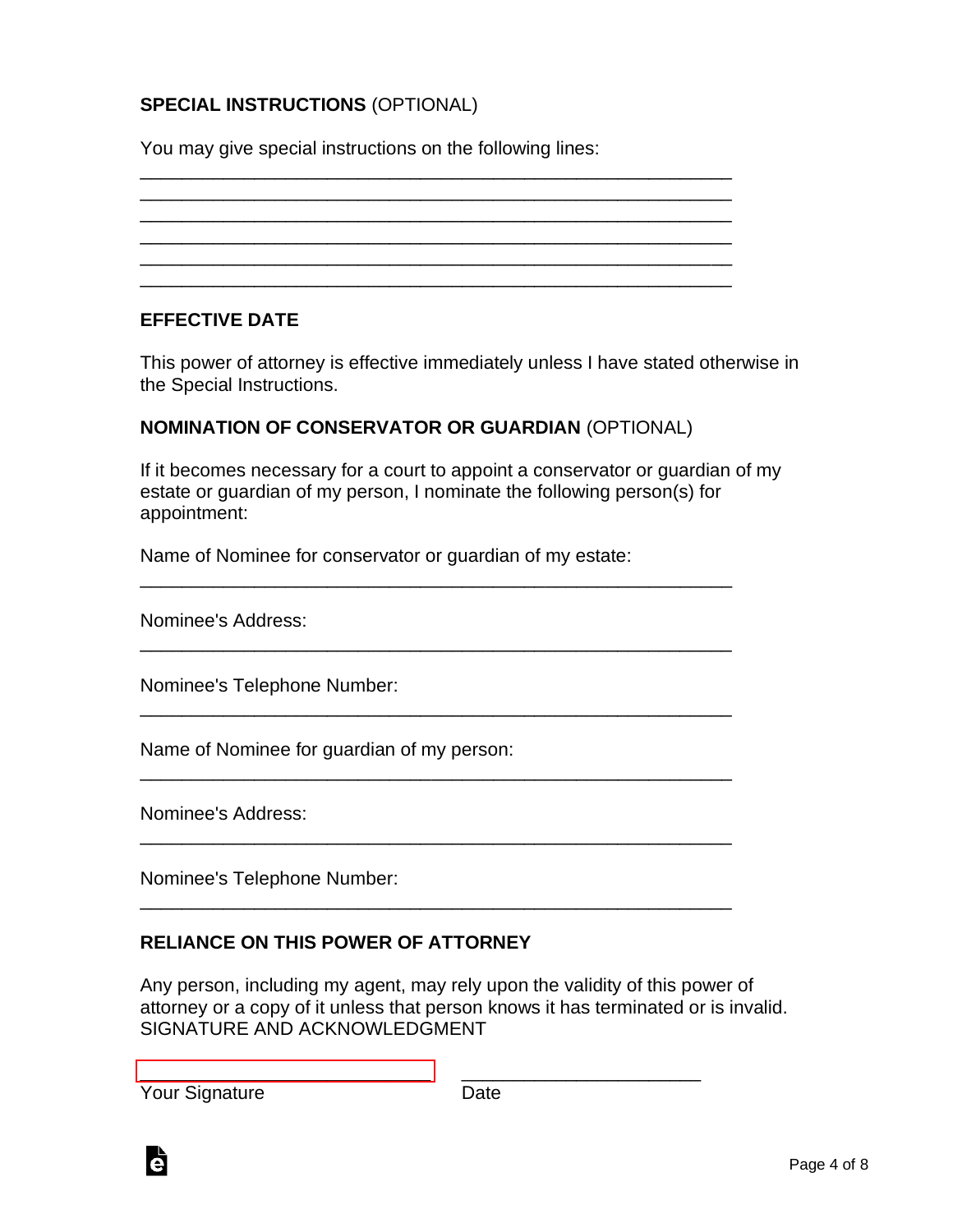| <b>Your Name Printed</b>                    |                |
|---------------------------------------------|----------------|
| <b>Your Address</b>                         |                |
| Your Telephone Number                       |                |
|                                             |                |
|                                             |                |
| This document was acknowledged before me on |                |
| (Date)                                      |                |
|                                             |                |
| (Name of Principal)                         |                |
|                                             | (Seal, if any) |
| <b>Signature of Notary</b>                  |                |
|                                             |                |
| This document prepared by:                  |                |

## **IMPORTANT INFORMATION FOR AGENT**

Agent's Duties

When you accept the authority granted under this power of attorney, a special legal relationship is created between you and the principal. This relationship imposes upon you legal duties that continue until you resign or the power of attorney is terminated or revoked.

\_\_\_\_\_\_\_\_\_\_\_\_\_\_\_\_\_\_\_\_\_\_\_\_\_\_\_\_\_\_\_\_\_\_\_\_\_\_\_\_\_\_\_\_\_\_\_\_\_\_\_\_\_\_\_\_\_

You must:

Ġ

(1) Do what you know the principal reasonably expects you to do with the principal's property or, if you do not know the principal's expectations, act in the principal's best interest;

2) Act in good faith;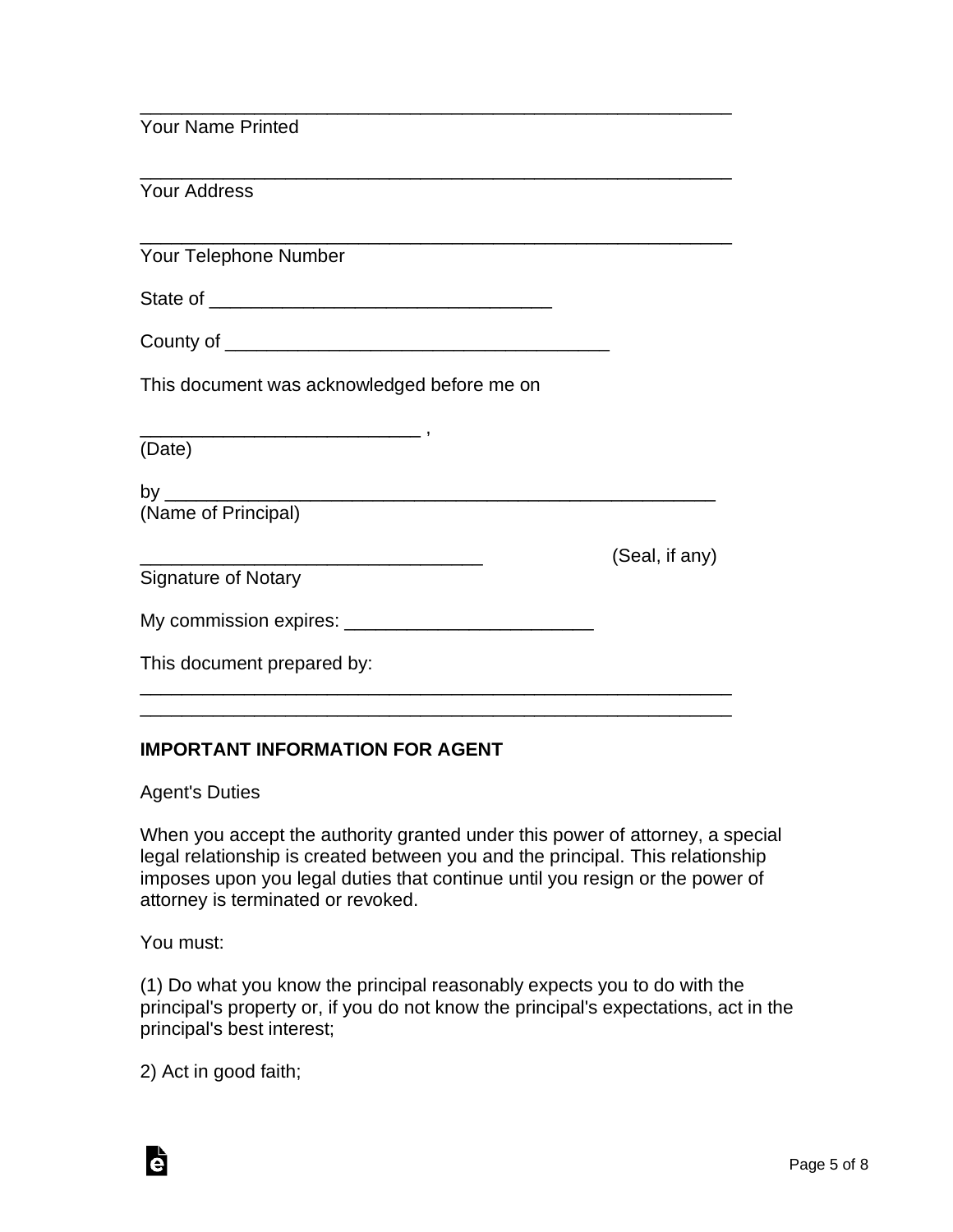(3) Do nothing beyond the authority granted in this power of attorney; and

(4) Disclose your identity as an agent whenever you act for the principal by writing or printing the name of the principal and signing your own name as "agent" in the following manner:

(Principal's Name) by (Your Signature) as Agent

Unless the Special Instructions in this power of attorney state otherwise, you must also:

(1) Act loyally for the principal's benefit;

(2) Avoid conflicts that would impair your ability to act in the principal's best interest;

(3) Act with care, competence, and diligence;

(4) Keep a record of all receipts, disbursements, and transactions made on behalf of the principal;

(5) Cooperate with any person that has authority to make health care decisions for the principal to do what you know the principal reasonably expects or, if you do not know the principal's expectations, to act in the principal's best interest; and

(6) Attempt to preserve the principal's estate plan if you know the plan and preserving the plan is consistent with the principal's best interest.

# **Termination of Agent's Authority**

You must stop acting on behalf of the principal if you learn of any event that terminates this power of attorney or your authority under this power of attorney. Events that terminate a power of attorney or your authority to act under a power of attorney include:

(1) Death of the principal;

Ġ

(2) The principal's revocation of the power of attorney or your authority;

(3) The occurrence of a termination event stated in the power of attorney;

(4) The purpose of the power of attorney is fully accomplished; or

(5) If you are married to the principal, a legal action is filed with a court to end your marriage, or for your legal separation, unless the Special Instructions in this power of attorney state that such an action will not terminate your authority.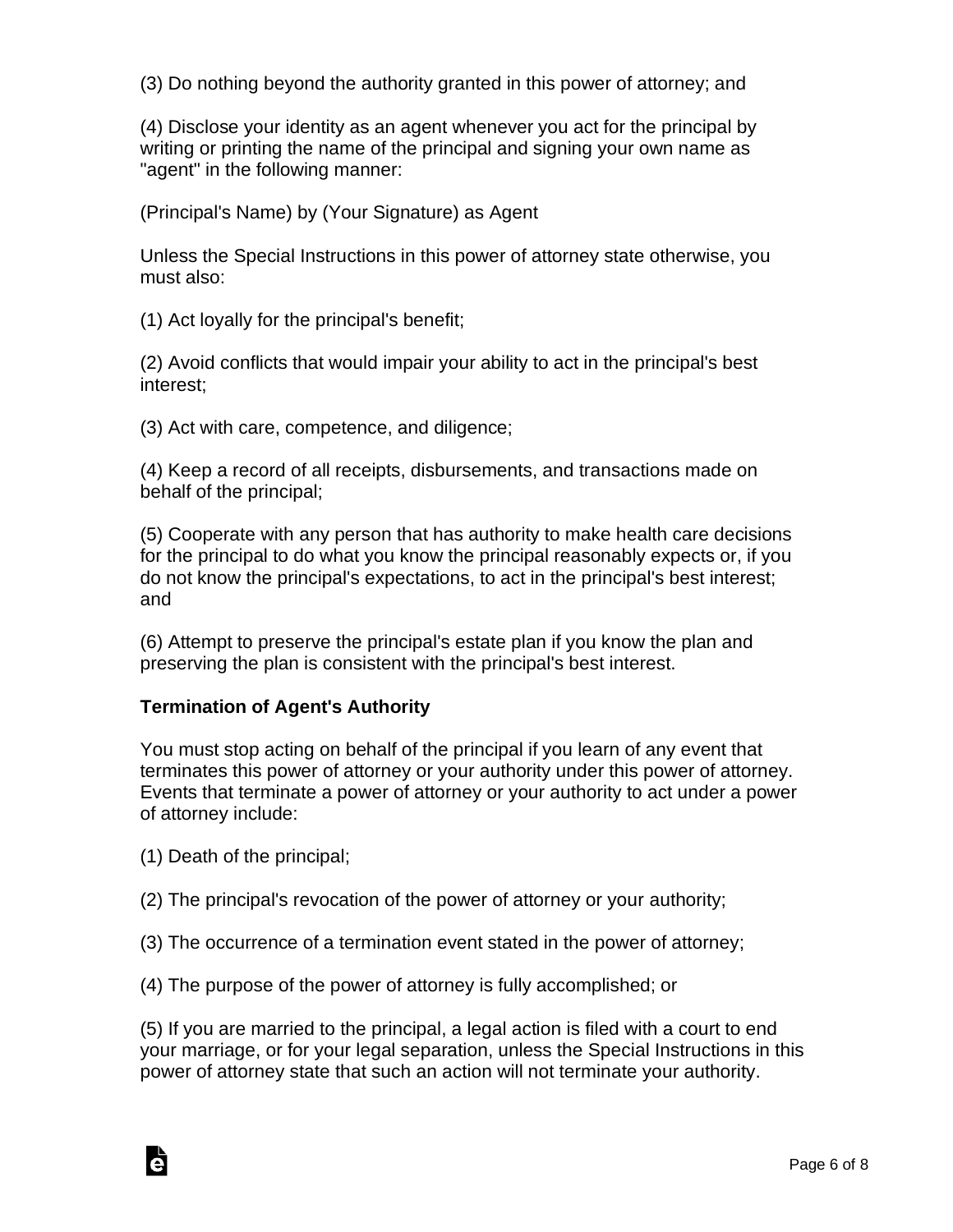## **Liability of Agent**

The meaning of the authority granted to you is defined in the Uniform Power of Attorney Act, in chapter 551E, Hawaii Revised Statutes. If you violate the Uniform Power of Attorney Act in chapter 551E, Hawaii Revised Statutes, or act outside the authority granted, you may be liable for any damages caused by your violation.

If there is anything about this document or your duties that you do not understand, you should seek legal advice.

#### **AGENT'S CERTIFICATION AS TO THE VALIDITY OF POWER OF ATTORNEY AND AGENT'S AUTHORITY**

State of \_\_\_\_\_\_\_\_\_\_\_\_\_\_\_\_\_\_\_\_\_\_\_\_\_\_\_\_\_\_

County of \_\_\_\_\_\_\_\_\_\_\_\_\_\_\_\_\_\_\_\_\_\_\_\_\_\_\_\_\_\_

I, \_\_\_\_\_\_\_\_\_\_\_\_\_\_\_\_\_\_\_\_\_\_\_\_\_\_\_\_\_\_ (Name of Agent), certify under penalty of perjury that \_\_\_\_\_\_\_\_\_\_\_\_\_\_\_\_\_\_\_\_\_\_\_\_\_\_\_\_\_\_ (Name of Principal), granted me authority as an agent or successor agent in a power of attorney dated \_\_\_\_\_\_\_\_\_\_\_\_\_\_\_\_\_\_\_\_\_\_\_\_\_\_\_\_\_\_, 20\_\_\_\_.

I further certify that to my knowledge:

- (1) The Principal is alive and has not revoked the Power of Attorney or my authority to act under the Power of Attorney and the Power of Attorney and my authority to act under the Power of Attorney have not terminated;
- (2) If the Power of Attorney was drafted to become effective upon the happening of an event or contingency, the event or contingency has occurred;
- (3) If I was named as a successor agent, the prior agent is no longer able or willing to serve; and
- (4) \_\_\_\_\_\_\_\_\_\_\_\_\_\_\_\_\_\_\_\_\_\_\_\_\_\_\_\_\_\_\_\_\_\_\_\_\_\_\_\_\_\_\_\_\_\_\_\_\_\_\_\_\_\_\_\_\_\_\_\_\_ \_\_\_\_\_\_\_\_\_\_\_\_\_\_\_\_\_\_\_\_\_\_\_\_\_\_\_\_\_\_\_\_\_\_\_\_\_\_\_\_\_\_\_\_\_\_\_\_\_\_\_\_\_\_\_\_\_\_\_\_\_ (Insert other relevant statements)

## **SIGNATURE AND ACKNOWLEDGMENT**

| Agent's Signature | Date |  |
|-------------------|------|--|
|                   |      |  |

Agent's Name Printed

à